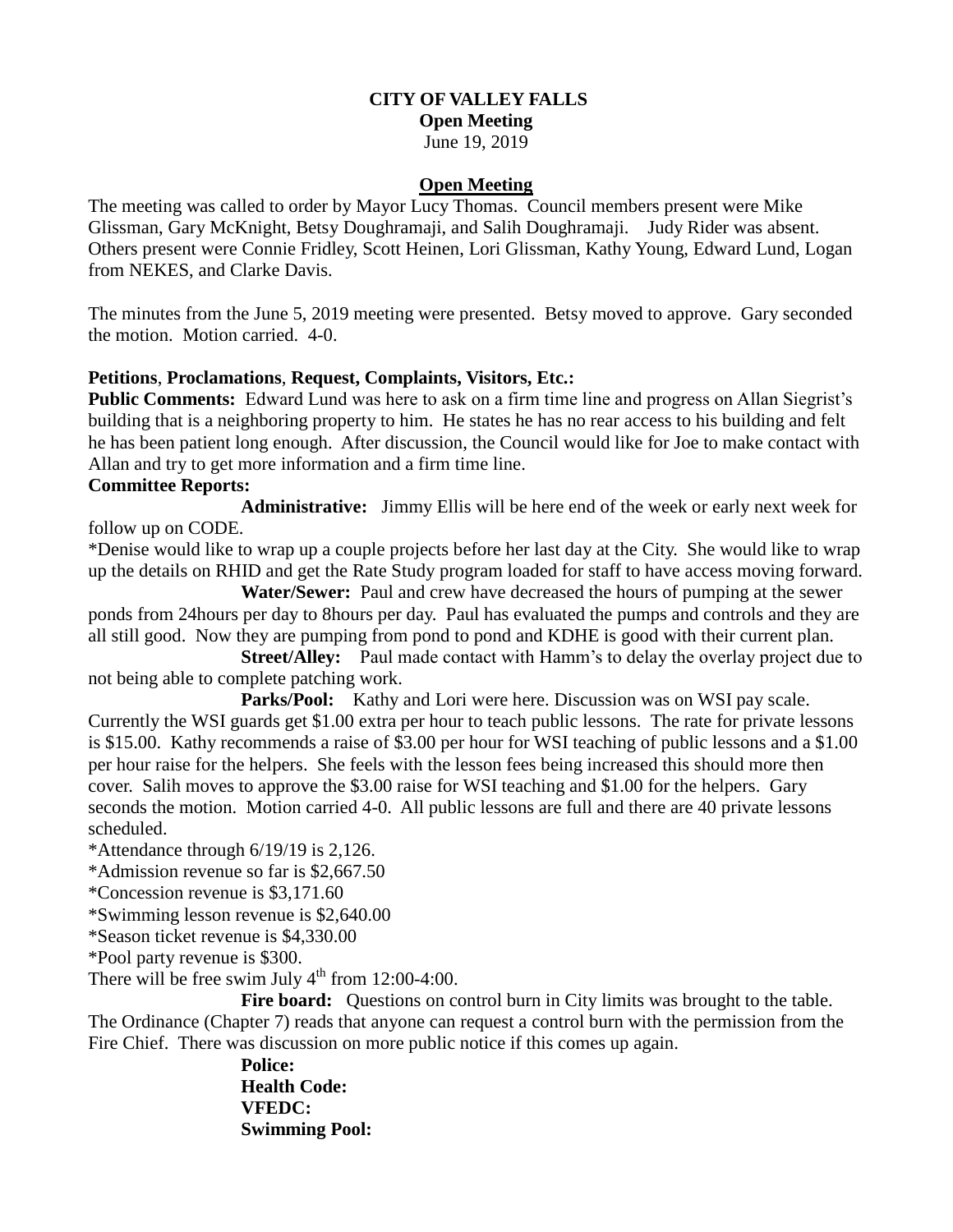**Old Business: House Demolition:** Logan from NEKES was here to go over the inspections he completed on four residential properties. He spoke of address 281 Maple, 207 Sycamore, 605 Frazier, and 1106 Walnut. All evaluations were outside assessments and there was no entry into the homes. He presented his evaluation report and provided draft letters for the Council to review before being sent out to the citizens. The letters will be certified mail and will have a 10 day response timeframe. Commercial Properties: The question on whether they evaluate commercial properties was asked. NEKES does not do commercial evaluations due to different guidelines but Logan did recommend hiring a structure engineer for that process.

**2020 Budget:** A draft 2020 budget worksheet was presented with all the line items listed. This included a line item for a skid steer (\$40,000), allocation for house demolition (\$25,000), street repair (\$75,000), a police car (\$20,000), and a special project (\$30,000). Discussion on the special project was for renovations to convert the old bath house into a separate work space for the police department. With all of these line items, this brought the mil levy to 42.477 which was 6.5 mil levy increase from last year. After discussion the Council wanted to take out the special project for 2020 and have more conversations on this for future. With the removal of this item the mil levy went down to 37.578. The Council also reviewed all the other JF County cities and their mil levy percentages. The Council will review and approve this budget worksheet for publication at the next council meeting.

**New Business: Website:** Joe has been doing some research on the website. He has been in contact with Municipal Impact and they specialize in small town websites. He liked a lot of the features this has to offer including an alert system. He presented a quote that offered two packages. The first is \$788.45 which includes a yearly subscription and website setup fee. Joe would have the responsibility of uploading and setting up the site. After that then it would be an annual fee of \$479.40. The second option includes \$788.45 but includes a \$425.00 one-time content transfer fee to bring content over from the previous website bringing that total to \$1,213.45. After discussion Mike moves to approve option #2. Salih seconds the motion. Motion carried 3-1(Betsy nay)

**Telephone reimbursement:** There was a short discussion on cell phone use and reimbursement. The city has always provided a phone for department heads covered 100% by the City. Joe is working through whether it would be a better benefit to uses his own personal phone and be reimbursed a percentage or just obtain a City provided phone. Joe will continue research. He will review the existing personnel policy. The Council would also like to see the cost of a new phone for comparison. Discussion will continue.

## **Governmental Assistance Services:** Discussion continues.

**Custodial Services City Hall:** There was a short discussion on custodial services for City Hall. The Council would like for Joe to put together a contract proposal and to include the scope of services.

**MMK Account:** There was a discussion on the \$169,000 that is setting in the MMK. The discussion was to put the full amount of \$169,000 back into a three month CD. There was discussion to designate this to the Consolidated Streets and Highway fund. Gary moves to approve. Betsy seconds the motion. Motion carried 4-0.